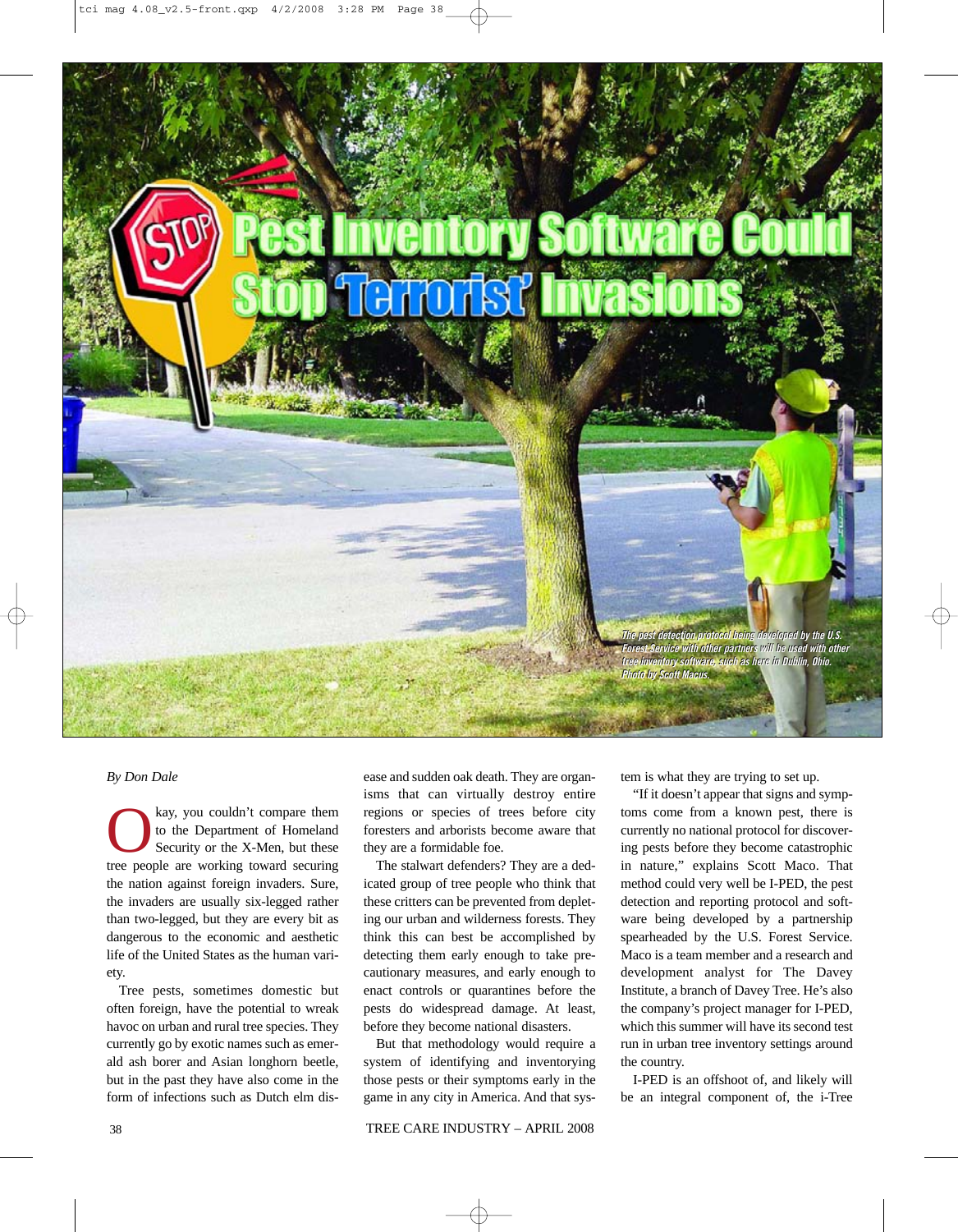



suite of software tools, which has already utilized this partnership approach in developing comprehensive tree analysis software and training information for urban forest managers. The i-Tree software has been free to users since its 2006 release and includes applications and utilities for inventory data collection. Though still in development, the pest detection protocol is on track to become an element of the i-Tree offerings.

There are three main objectives of the pest detection component. The first is to simply increase awareness of pests associated with urban trees, which is not necessarily something done in the course of a routine inventory. The second is to identify new pests and take action before they cause a catastrophic loss of trees. Third, a national approach to pest identification will be possible, and management can be made easier with a standardized data collection and reporting system that utilizes a publicly accessible repository of data.

Dan Twardus, the Forest Service group leader from the Forest Health Protection unit in Morgantown, West Virginia, explains that i-Tree is a suite of tree analy-

## THE FACTS ARE IN

University researchers now agree that Imidacloprid treatment for EAB works and Arborjet has the most effective system available. Try IMA-jet today!



Please circle 4 on Reader Service Card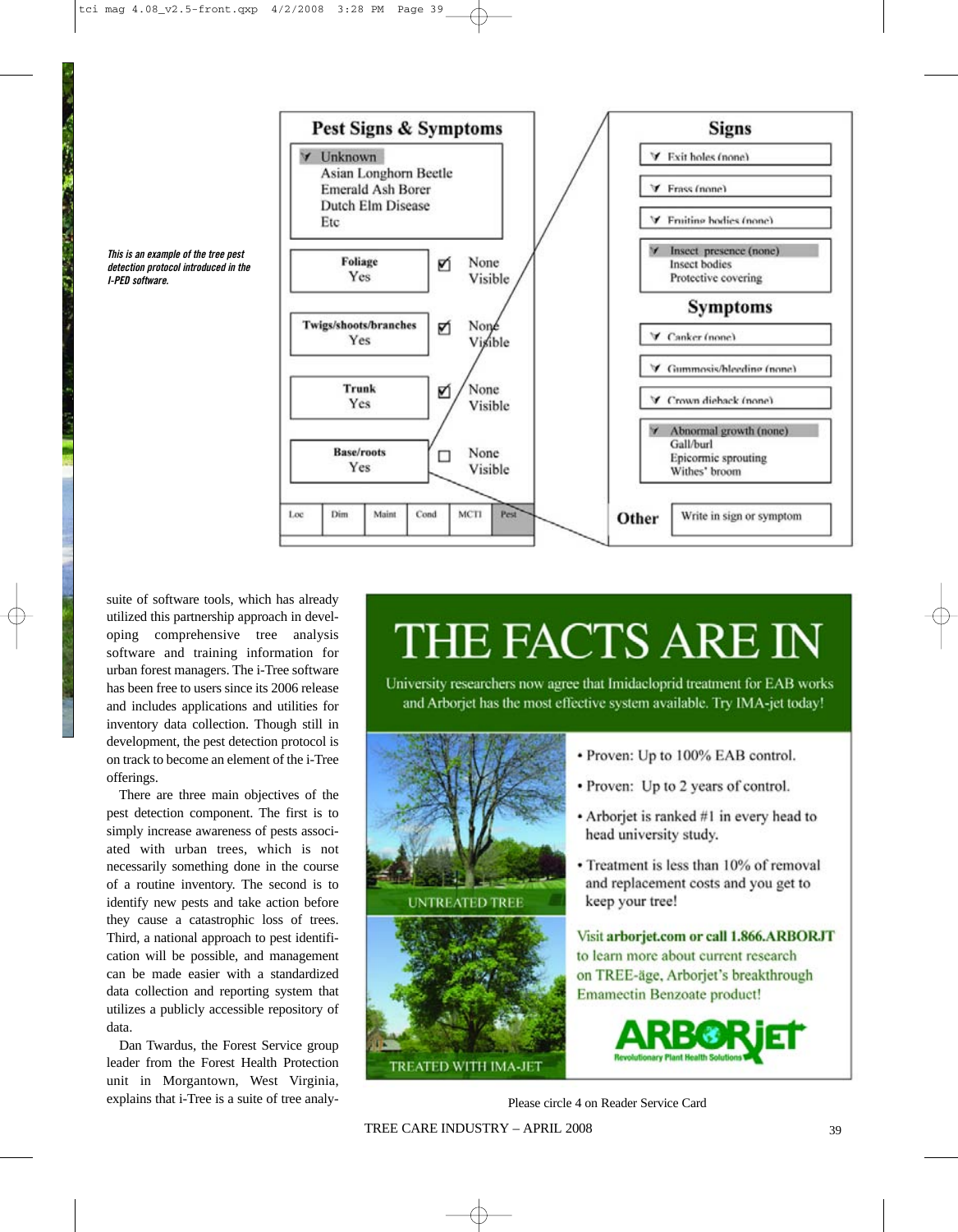

**The I-PED system basically consists of a means of field identification and reporting of pests, such as the emerald ash borer shown here, or their signs and symptoms, such as foliage or trunk damage. Photo courtesy of Edward Czerwinski, Ontario Ministry of Natural Resources, Bugwood.org**

sis software that has been in development and use for some 20 years. It is being used by urban foresters across the nation as a tree advocacy and management tool. The pest detection aspect was an idea he had that could make the Forest Service more proactive against pest invasions, using arborists and community foresters as the front line of defense.

Twardus says the eruption of the emerald ash borer as a devastating pest in the Midwest is a good example of what I-PED developers hope to avoid in the future. This borer is a native of China and was accidentally introduced into Southeast Michigan. Before anybody knew what was happening, ash trees were being killed by the thousands throughout the Midwest. It is now almost a certainty that all urban and forest ash trees, at least in the Eastern states and possibly nationally, are in danger of being eradicated.

"Finally, after some years, someone found one of these little green beetles," Twardus says, and a name was given to the culprit. But what could have happened if it had been detected while still in one isolated community? He thinks that this disaster could have been averted, and I-PED is a system that could have provided that early warning.

What is I-PED – which stands for Inventory, Pest, Evaluation and Detection – exactly? The best way to look at it, Maco says, is to look first at i-Tree. These peerreviewed software tools were developed by a partnership of USFS, Davey Tree, the International Society of Arboriculture, the

**Merit Injectable** The #1 tree and shrub insecticide now available in a new Microinjection Product.

Tree Tech<sup>®</sup> Microtogection Systems and Bayer Environmental Science present Ment Injectable, the latest addition to the Merit insecticide family. Injected directly into the tree trunk or root flare tissue, Merit Injectable offers arborists and landscap professionals a powerful new weapon in controlling pest infestations and contai more active ingredient (IZBi) than other injectable products on the market.

Ment Injectable is available in leak-proof Tree Tech units in two different dosages. depending on tree diameter. Tough-to-control insect pests such as Asian longhorned<br>beedes, emerald ash borers and herulock woolly addged meet their match with Meri<br>Injectable. Other misance insect pests such as aphids, arm bestles, lace bugs, leaf bestles, leafhoppers, mealybogs, psyllids, thrips, tip moths<br>whitellies also get their due from Merit Injectable treatments.





Please circle 53 on Reader Service Card

Society of Municipal Arborists and the Arbor Day Foundation with funding primarily from the federal government. Go to www.itreetools.org to get a complete picture of this system of urban tree management.

In general, i-Tree provides two different software components for urban tree analysis and various utilities to inventory trees, assess storm damage and determine the best tree species to use in specific geographic areas given the environmental benefits desired. In addition, utilities are available that allow users to utilize PDAs to collect field data. But i-Tree is not only free to users, it is also continually evolving as welcome feedback is collected and worked into the system.

Maco notes that I-PED, when it is implemented, could be used as one more component of the i-Tree suite, or it could be used in conjunction with any of the other commercially available programs. Portability of the system is critical to widespread adoption and is a goal of the development team. It basically consists of a means of field identification and reporting of pests or their signs and symptoms, such as foliage or trunk damage. It will come with its own training protocol and manuals as well as online support. Go to www.pest.itreetools.org to see what is happening with I-PED.

The ultimate primary end user will be a city worker or arborist assigned to carry out a community's tree inventory program. With I-PED as a component of a general tree inventory, a worker would note specific pests or damage. The I-PED protocol will include a network of local or national experts who would be available to help identify potential problems and come up with the guidelines and resources for dealing with identified pest concerns.

"We're actually still working on that mechanism," Maco says, but the group hopes to link with pertinent organizations such as the National Plant Diagnostic Network, Animal and Plant Health and Inspection Services (APHIS), university Cooperative Extension programs and the Bugwood Network. Private companies and consultants would also be natural users of I-PED, since they are on the front line of pest detection and control.

Ultimately, this information collected in